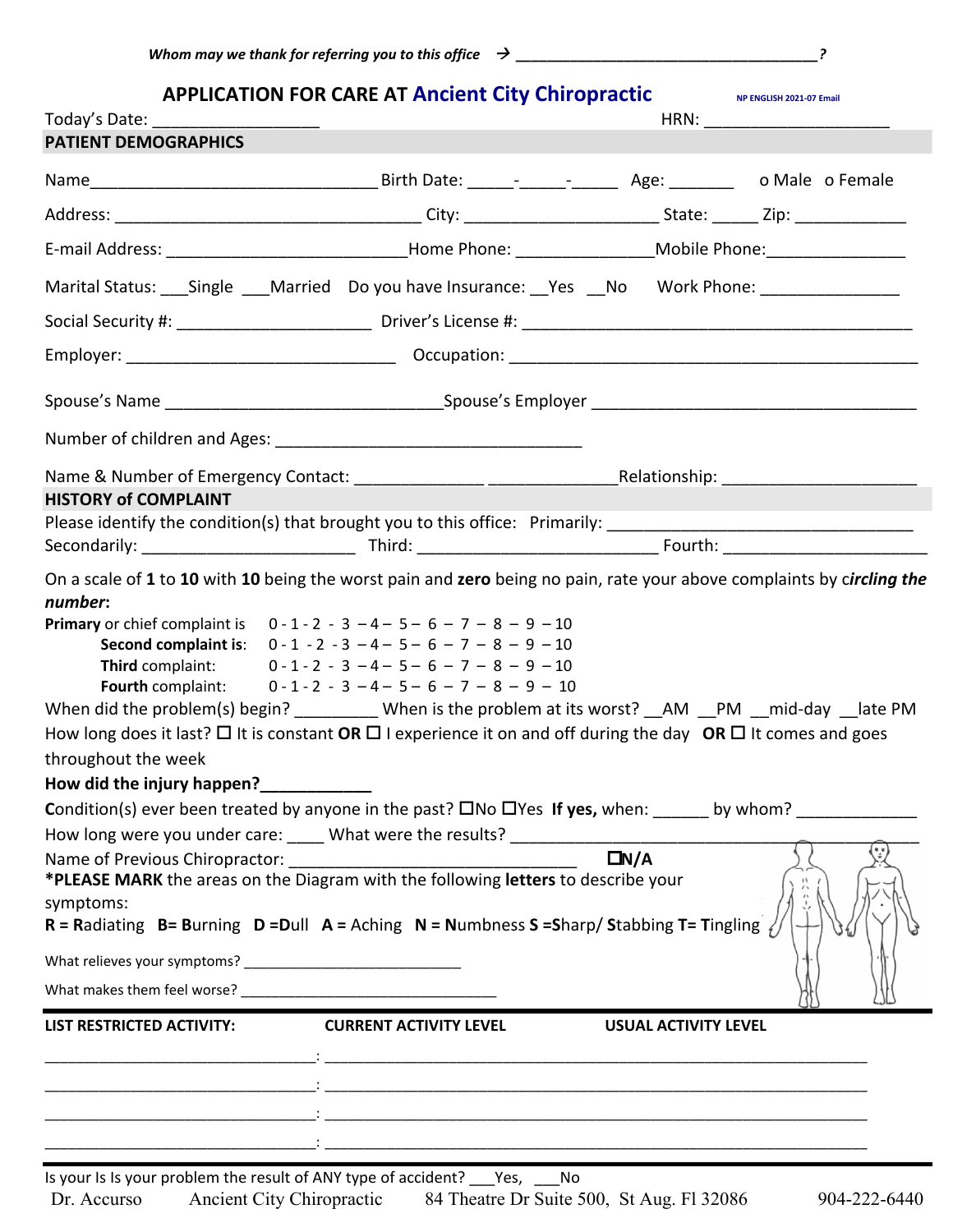| <b>PAST HISTORY</b>                                                                                |  |
|----------------------------------------------------------------------------------------------------|--|
| Have you suffered with any of this or a similar problem in the past? No Yes If yes how many times? |  |
| When was the last episode? _____________________                                                   |  |
| Other forms of treatment tried: No Yes If yes, please state what type of treatment:                |  |
| and who provided it: and who provided it:<br>How long ago?                                         |  |
| What were the results. Favorable Unfavorable: please explain.                                      |  |
|                                                                                                    |  |

If you have ever been diagnosed with any of the following conditions, please indicate with a P for in the Past, C for Currentlyhaveand N for Never have had:

| Broken Bone | <b>Dislocations</b>          | Tumors | <b>Rheumatoid Arthritis</b>                          | Fracture | <b>Disability</b> | Cancer |
|-------------|------------------------------|--------|------------------------------------------------------|----------|-------------------|--------|
|             | Heart Attack Osteo Arthritis |        | Diabetes Cerebral Vascular Other serious conditions: |          |                   |        |

|                                                 | <b>HOW LONG AGO</b>                                          | <b>TYPE OF CARE RECEIVED</b>                                                                                                                                                                                                                                                                                                                                                         | BY WHOM      |
|-------------------------------------------------|--------------------------------------------------------------|--------------------------------------------------------------------------------------------------------------------------------------------------------------------------------------------------------------------------------------------------------------------------------------------------------------------------------------------------------------------------------------|--------------|
| <b>INJURIES</b>                                 | $\rightarrow$                                                |                                                                                                                                                                                                                                                                                                                                                                                      |              |
| <b>SURGERIES</b>                                | $\rightarrow$                                                |                                                                                                                                                                                                                                                                                                                                                                                      |              |
| CHILDHOOD DISEASES $\rightarrow$                |                                                              |                                                                                                                                                                                                                                                                                                                                                                                      |              |
| <b>ADULT DISEASES</b>                           | $\rightarrow$                                                |                                                                                                                                                                                                                                                                                                                                                                                      |              |
| <b>SOCIAL HISTORY</b><br><b>FAMILY HISTORY:</b> |                                                              | <b>1. Smoking:</b> $\Box$ cigars $\Box$ pipe $\Box$ cigarettes $\rightarrow$ How often? $\Box$ Daily $\Box$ Weekends $\Box$ Occasionally<br><b>2. Alcoholic Beverage:</b> consumption occurs $\rightarrow \square$ Daily $\square$ Weekends $\square$ Occasionally $\square$ Never<br><b>3. Recreational Drug use:</b> $\Box$ Daily $\Box$ Weekends $\Box$ Occasionally $\Box$ Never | $\Box$ Never |
|                                                 |                                                              | 1. Does anyone in your family suffer with the same condition(s)? q No q Yes<br>If yes whom: q grandmother q grandfather q mother q father q sister's q brother's q son(s) qdaughter(s)<br>Have they ever been treated for their condition? q No q Yes ql don't know<br><b>2. Any</b> other hereditary conditions the doctor should be aware of. q No $\Box$ Yes:                     |              |
| 2.                                              | Please list the 3 Most Important People/Things in your life: |                                                                                                                                                                                                                                                                                                                                                                                      |              |

#### SOCIAL HISTORY

| <b>1. Smoking:</b> $\Box$ cigars $\Box$ pipe $\Box$ cigarettes $\rightarrow$ How often? $\Box$ Daily $\Box$ Weekends $\Box$ Occasionally $\Box$ Never |  |  |
|-------------------------------------------------------------------------------------------------------------------------------------------------------|--|--|
| <b>2. Alcoholic Beverage:</b> consumption occurs $\rightarrow \square$ Daily $\square$ Weekends $\square$ Occasionally $\square$ Never                |  |  |

### FAMILY HISTORY:

| <b>SOCIAL HISTORY</b>      |                                                                                                                                                          |
|----------------------------|----------------------------------------------------------------------------------------------------------------------------------------------------------|
|                            | <b>1. Smoking:</b> $\Box$ cigars $\Box$ pipe $\Box$ cigarettes $\rightarrow$ How often? $\Box$ Daily $\Box$ Weekends $\Box$ Occasionally<br>$\Box$ Never |
|                            | <b>2. Alcoholic Beverage:</b> consumption occurs $\rightarrow \square$ Daily $\square$ Weekends $\square$ Occasionally $\square$ Never                   |
|                            | <b>3. Recreational Drug use:</b> $\Box$ Daily $\Box$ Weekends $\Box$ Occasionally $\Box$ Never                                                           |
| <b>FAMILY HISTORY:</b>     |                                                                                                                                                          |
|                            | <b>1.</b> Does anyone in your family suffer with the same condition(s)? $q$ No $q$ Yes                                                                   |
|                            | If yes whom: q grandmother q grandfather q mother q father q sister's q brother's q son(s) qdaughter(s)                                                  |
|                            | Have they ever been treated for their condition? q No q Yes ql don't know                                                                                |
|                            | <b>2. Any</b> other hereditary conditions the doctor should be aware of. q No $\Box$ Yes:                                                                |
|                            |                                                                                                                                                          |
|                            |                                                                                                                                                          |
|                            | Please list the 3 Most Important People/Things in your life:                                                                                             |
|                            |                                                                                                                                                          |
| $1.$ $\qquad \qquad$<br>3. |                                                                                                                                                          |

## Please list the 3 Most Important People/Things in your life:

I hereby authorize payment to be made directly to Ancient City Chiropractor all benefits which may be payable under a healthcare plan or from any other collateral sources. I authorize utilization of this application or copies thereof for the purpose of processing claims and effecting payments, and further acknowledge that this assignment of benefits does not in any way relieve me of payment liability and that I will remain financially responsible to Accurso Chiropractic for any and all services I receive at this office.

\_\_\_\_\_\_\_\_\_\_\_\_\_\_\_\_\_\_\_\_\_\_\_\_\_\_\_\_\_\_\_\_\_\_\_\_\_\_\_\_ \_\_\_\_\_\_ - \_\_\_\_\_\_ - \_\_\_\_\_

Patient or Authorized Person's Signature

|  | <b>Date Completed</b> |  |
|--|-----------------------|--|

**Doctor's Signature Community Controllering Controllering Date Form Reviewed**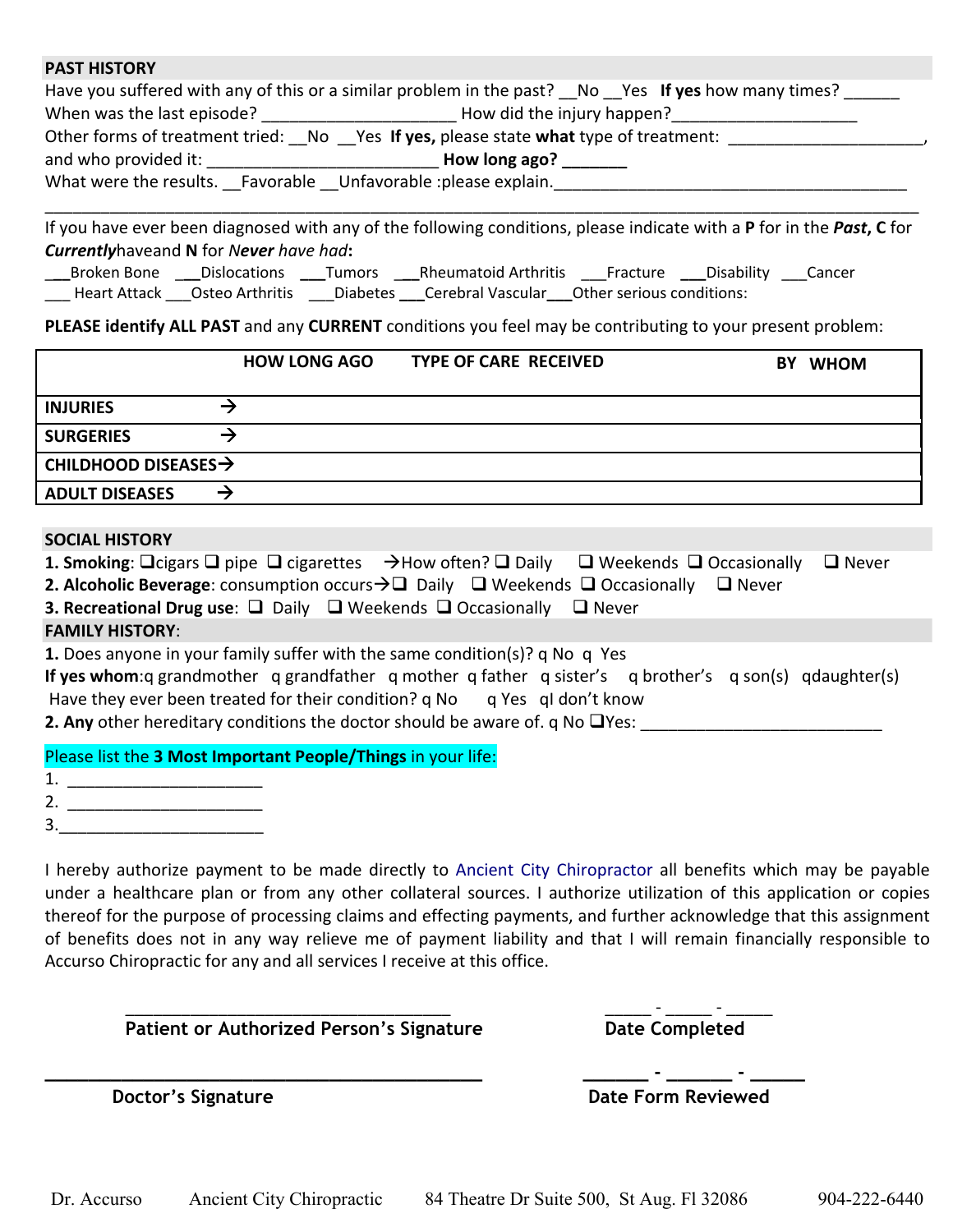Patient Name: \_\_\_\_\_\_\_\_\_\_\_\_\_\_\_\_\_\_\_\_\_\_\_\_\_\_\_\_\_\_\_\_\_\_\_ File#\_\_\_\_\_\_\_\_\_\_\_\_ Date: \_\_\_\_\_\_\_\_\_\_\_\_\_

Daily Activities: Effects of Current conditions On Performance Please identify how your current condition is affecting your ability to carry out activities that are routinely part of your life:

| <b>Bending</b>                | No Effect | Painful (can do) | Painful (Limits) | Unable to Perform |
|-------------------------------|-----------|------------------|------------------|-------------------|
| Concentrating                 | No Effect | Painful (can do) | Painful (Limits) | Unable to Perform |
| Doing computer Work           | No Effect | Painful (can do) | Painful (Limits) | Unable to Perform |
| Gardening                     | No Effect | Painful (can do) | Painful (Limits) | Unable to Perform |
| <b>Playing Sports</b>         | No Effect | Painful (can do) | Painful (Limits) | Unable to Perform |
| <b>Recreation Activities</b>  | No Effect | Painful (can do) | Painful (Limits) | Unable to Perform |
| Shoveling                     | No Effect | Painful (can do) | Painful (Limits) | Unable to Perform |
| Sleeping                      | No Effect | Painful (can do) | Painful (Limits) | Unable to Perform |
| Watching TV                   | No Effect | Painful (can do) | Painful (Limits) | Unable to Perform |
| Carrying                      | No Effect | Painful (can do) | Painful (Limits) | Unable to Perform |
| Dancing                       | No Effect | Painful (can do) | Painful (Limits) | Unable to Perform |
| <b>Dressing</b>               | No Effect | Painful (can do) | Painful (Limits) | Unable to Perform |
| Lifting                       | No Effect | Painful (can do) | Painful (Limits) | Unable to Perform |
| Pushing                       | No Effect | Painful (can do) | Painful (Limits) | Unable to Perform |
| <b>Rolling Over</b>           | No Effect | Painful (can do) | Painful (Limits) | Unable to Perform |
| <b>Sitting</b>                | No Effect | Painful (can do) | Painful (Limits) | Unable to Perform |
| Standing                      | No Effect | Painful (can do) | Painful (Limits) | Unable to Perform |
| Working                       | No Effect | Painful (can do) | Painful (Limits) | Unable to Perform |
| Climbing                      | No Effect | Painful (can do) | Painful (Limits) | Unable to Perform |
| Doing Chores                  | No Effect | Painful (can do) | Painful (Limits) | Unable to Perform |
| <b>Driving</b>                | No Effect | Painful (can do) | Painful (Limits) | Unable to Perform |
| Performing Sexual<br>Activity | No Effect | Painful (can do) | Painful (Limits) | Unable to Perform |
| Reading                       | No Effect | Painful (can do) | Painful (Limits) | Unable to Perform |
| Running                       | No Effect | Painful (can do) | Painful (Limits) | Unable to Perform |
| <b>Sitting to Standing</b>    | No Effect | Painful (can do) | Painful (Limits) | Unable to Perform |
| Walking                       | No Effect | Painful (can do) | Painful (Limits) | Unable to Perform |
|                               |           |                  |                  |                   |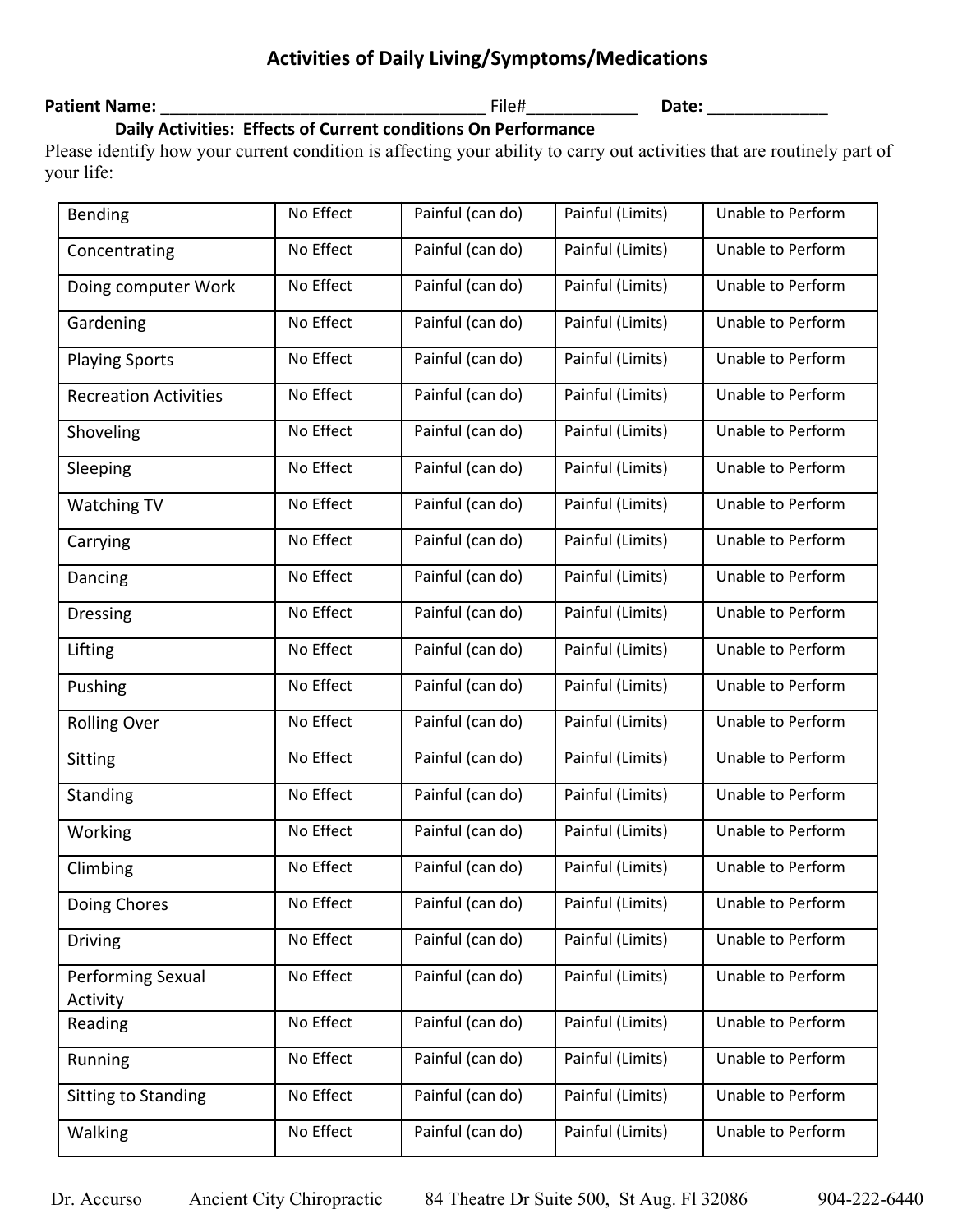| <b>Patient Name</b>                                                     |                                        | File#/HRN                                            | Date                                          |
|-------------------------------------------------------------------------|----------------------------------------|------------------------------------------------------|-----------------------------------------------|
| Please mark P for in the Past, C for Currentlyhave and N for Never      |                                        |                                                      |                                               |
| Headache                                                                | Pregnant (Now)                         | <b>Dizziness</b>                                     | <b>Prostate Problems</b>                      |
| <b>Neck Pain</b>                                                        | Frequent Colds/Flu                     | Loss of Balance                                      | Chest Pain                                    |
| Jaw Pain, TMJ                                                           | Convulsions/Epilepsy                   | Digestive Problems                                   | <b>Heart Problem</b>                          |
| Shoulder Pain                                                           | Tremors                                | Double Vision                                        | High Blood Pressure                           |
| Upper Back Pain                                                         | <b>Blurred Vision</b>                  | Diarrhea/Constipation                                | Low Blood Pressure                            |
| Mid Back Pain                                                           | Pain w/Cough/Sneeze                    | ___ Ringing in Ears                                  | Heartburn                                     |
| Low Back Pain                                                           | Sinus/Drainage<br>Problem              | <b>PMS</b>                                           | <b>Hearing Loss</b>                           |
| Hip Pain                                                                | _ Allergies                            | <b>Menstrual Problem</b>                             | Lung Problems                                 |
| <b>Back Curvature</b>                                                   | <b>Difficulty Breathing</b>            | Menopausal<br>Problems                               | <b>Bed Wetting</b>                            |
| Scoliosis                                                               | Asthma                                 | Depression                                           | <b>Ulcers</b>                                 |
| Numb/Tingling arms, hands,<br>fingers<br>Numb/Tingling legs, feet, toes | <b>Learning Disability</b><br>ADD/ADHD | Irritable<br><b>Mood Changes</b><br>Impotence/Sexual | Kidney Trouble<br><b>Gall Bladder Trouble</b> |
| Foot/Knee Problems                                                      | <b>Eating Disorder</b>                 | Dysfun.                                              | Liver Trouble                                 |
| Swollen/Painful Joints                                                  | <b>Trouble Sleeping</b>                | Fainting                                             | _ Hepatitis (A,B,C)                           |
| Skin Problems                                                           |                                        |                                                      | Colon Trouble                                 |
| List Prescription & Non-Prescription drugs you                          |                                        |                                                      |                                               |

## take:\_\_\_\_\_\_\_\_\_\_\_\_\_\_\_\_\_\_\_\_\_\_\_\_\_\_\_\_\_\_\_\_\_\_\_\_\_\_\_\_\_\_\_\_\_\_\_\_\_\_\_\_\_\_\_\_

# INITIAL NERVE SYSTEM PROFILE

| When was your most recent auto accident?                                                                |
|---------------------------------------------------------------------------------------------------------|
| What speed was the collision?                                                                           |
| Type of impact: Front Impact / Side Impact / Rear Impact                                                |
| Was treatment received? Please describe                                                                 |
| When was your most recent strain / stress at work?                                                      |
| Please describe the manner of the injury                                                                |
| Was treatment received? Please describe                                                                 |
| Does your job require you remain in long term stressful postures?                                       |
| (i.e. all day seating, repeated lifting, long term computer use)                                        |
| Spinal traumas in the past?                                                                             |
| Collision, quick burst, or repetitive motion sports: football, wrestling, basketball, baseball, soccer, |
| tennis, golf, track and field                                                                           |
| Trauma as a child! i.e. fall on your head, impact to your head, concussion,                             |
| fall onto your back or tailbone, biking accident                                                        |
| Work around the house – lifting, bending, woke up with stiff neck, "back went out"                      |